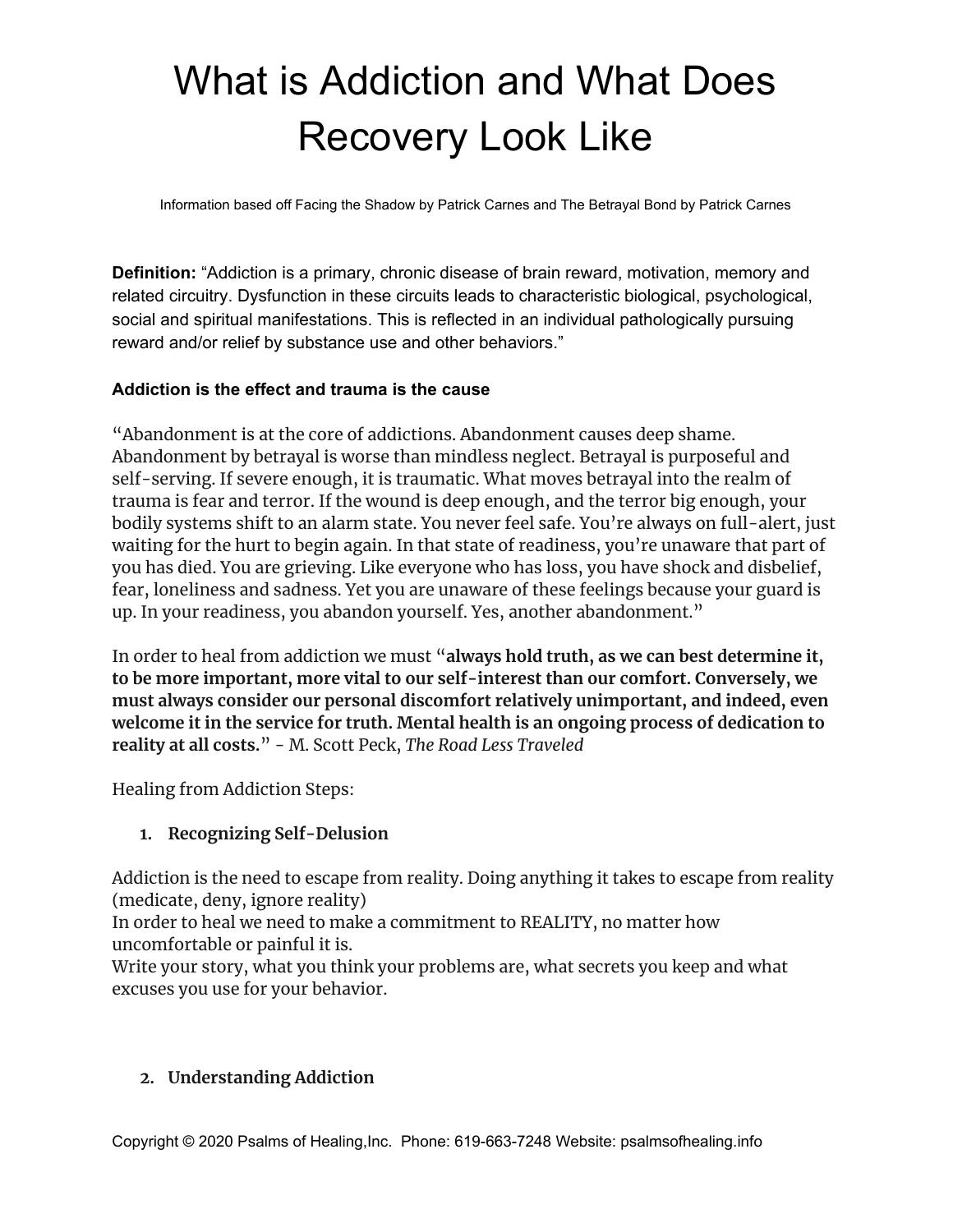Addiction is an intimacy disorder. Because we have been taught that we cannot trust people we learn to trust in alcohol, sex, substances, and fantasies because they always do what they promise. Addicts engage in these processes and acts due to the mood-altering chemicals that are released in the brain that make us feel better. Addiction becomes the solution to loneliness, pain, and shame.

Key Features of any addiction:

**Impaired control** - Efforts to reduce addictive behavior repeatedly fail. **Compulsive use despite harmful consequences** - The addictive behavior persists even

though it damages the addict's relationships, employment status, or health, or even when it leads to legal problems

**Craving** - Addicts feel a powerful desire to engage in the addictive behavior. **Denial** - The addict refuses to admit the devastating consequences of the compulsive behavior.

#### *Kinds of Homes:*

- Addiction typically comes from growing up in a family where addiction already exists. As children addicts learn to ignore problems, issues, emotions and act like everything is okay. Because of this they do not recognize the addiction around them as a problem.
- Growing up in a rigid, legalistic, authoritarian home is also very common for addicts. There is only one way to do things, no negotiation, and the children are required to make the parents happy or please the parents. This causes the children to either rebel or become "pleasers" and do everything "right" on the surface but develop a secret life that the family knows nothing about.

When the child is abused or neglected they conclude that they are not valuable and that they cannot trust others. If the child feels that they cannot trust others then they are in a constant state of fear and high alert. This causes anxiety and increases the need for relief (masturbation, sex, substance abuse, compulsive eating, etc.)

Abuse victims (addicts) also tend to distort reality and minimize the impact of what they experienced as a child or in that situation. They tend to believe that their childhood wasn't that bad.

## **Addiction Cycle:**

Preoccupation - obsessing about the solution (addictive behavior) Ritualization - behaviors that separate us further from reality so that we can't say no to the solution (addictive behavior)

Acting Out - engaging in the solution (addictive behavior) and experiencing relief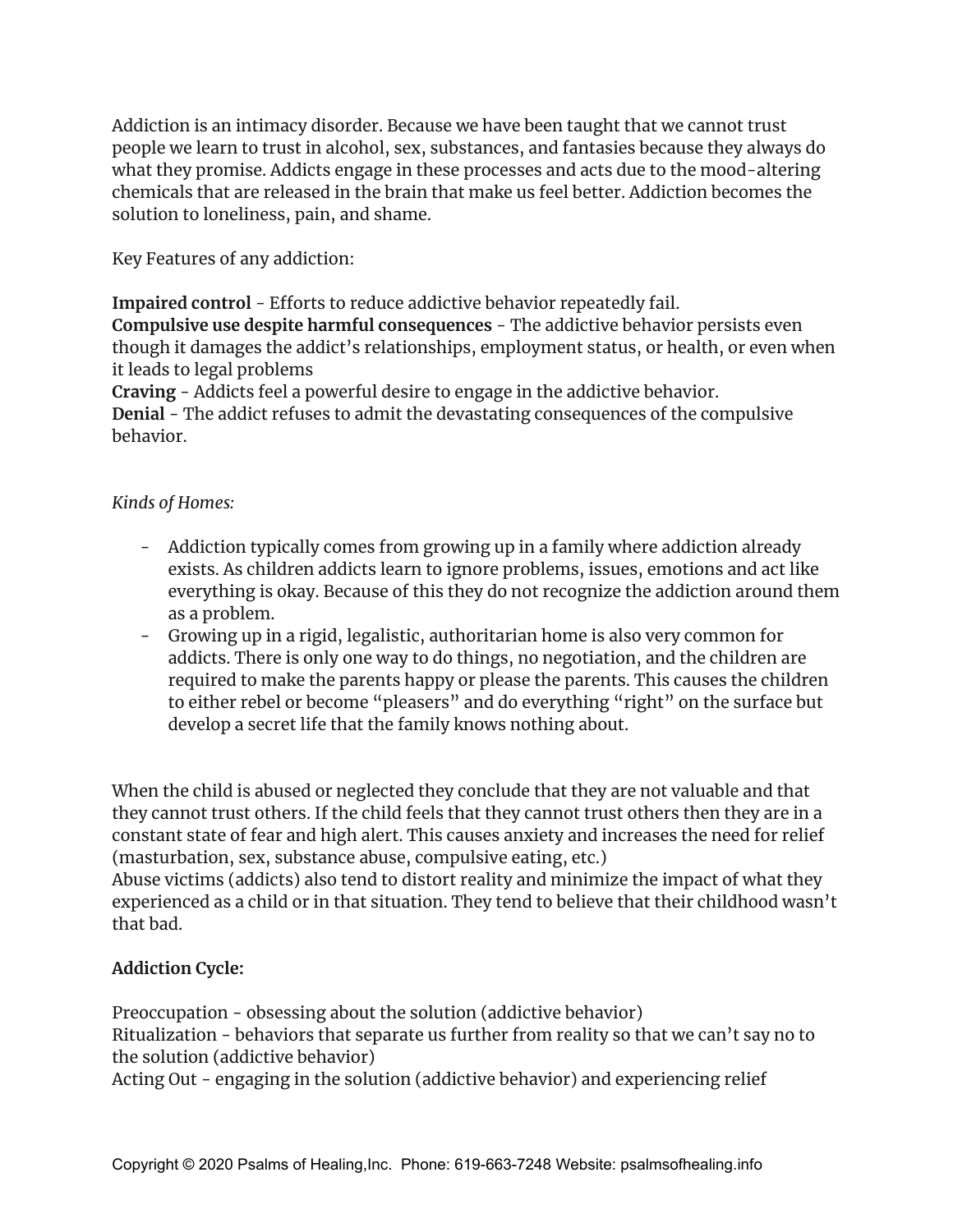Despair - reality sets in and shame comes to the forefront. We promise ourselves that we will never do it again.

#### **Sexual Anorexia:**

Sexual inactivity is not recovery. Avoiding sex or being averse to sex will only increase your risk of relapse. Sexual anorexia has the same core beliefs as sexual addiction (unworthy, unlovable, defective)

**BALANCE IS KEY**. Seeing the world and situations in extremes (black and white) is a trauma response.

- Dread of sexual please
- Fear of sexual contact
- Despair after sexual contact
- Obsessive vigilance about sexual matters
- Avoidance of anything connected with sex
- Preoccupation with other people being sexual
- Distortions about personal body appearance
- Extreme loathing of body functions
- Obsessional self-doubt about sexual adequacy
- Excessive fear of sexually transmitted diseases
- Rigid judgmental attitudes
- Self -destructive beahvior to limit, stop or avoid sex

## **3. Understanding Compulsive Sex**

What are your patterns?

What is the hierarchy in your sexual preferences? What is the first way you try to find a sexual outlet? What are the other alternatives that you use, in order?

- Fantasy Sex Sexually charged fantasies, relationships and situations
- Voyeuristic Sex Visual arousal. Visual stimulation to escape
- Exhibitionistic Sex Attracting attention to the body or sexual parts of the body
- Seductive Role Sex Seduction of partners. Conquest.
- Trading Sex Selling sex for power. Gaining control of others by sex
- Intrusive Sex boundary violation through sex without discovery or repercussions
- Paying for Sex Arousal from paying for sex
- Anonymous Sex High Risk sex with strangers
- Pain Exchange Sex Being humiliated or hurt as part of sexual pleasure. Degrading another sexually is arousing
- Exploitive Sex Arousal through exploitation of vulnerable people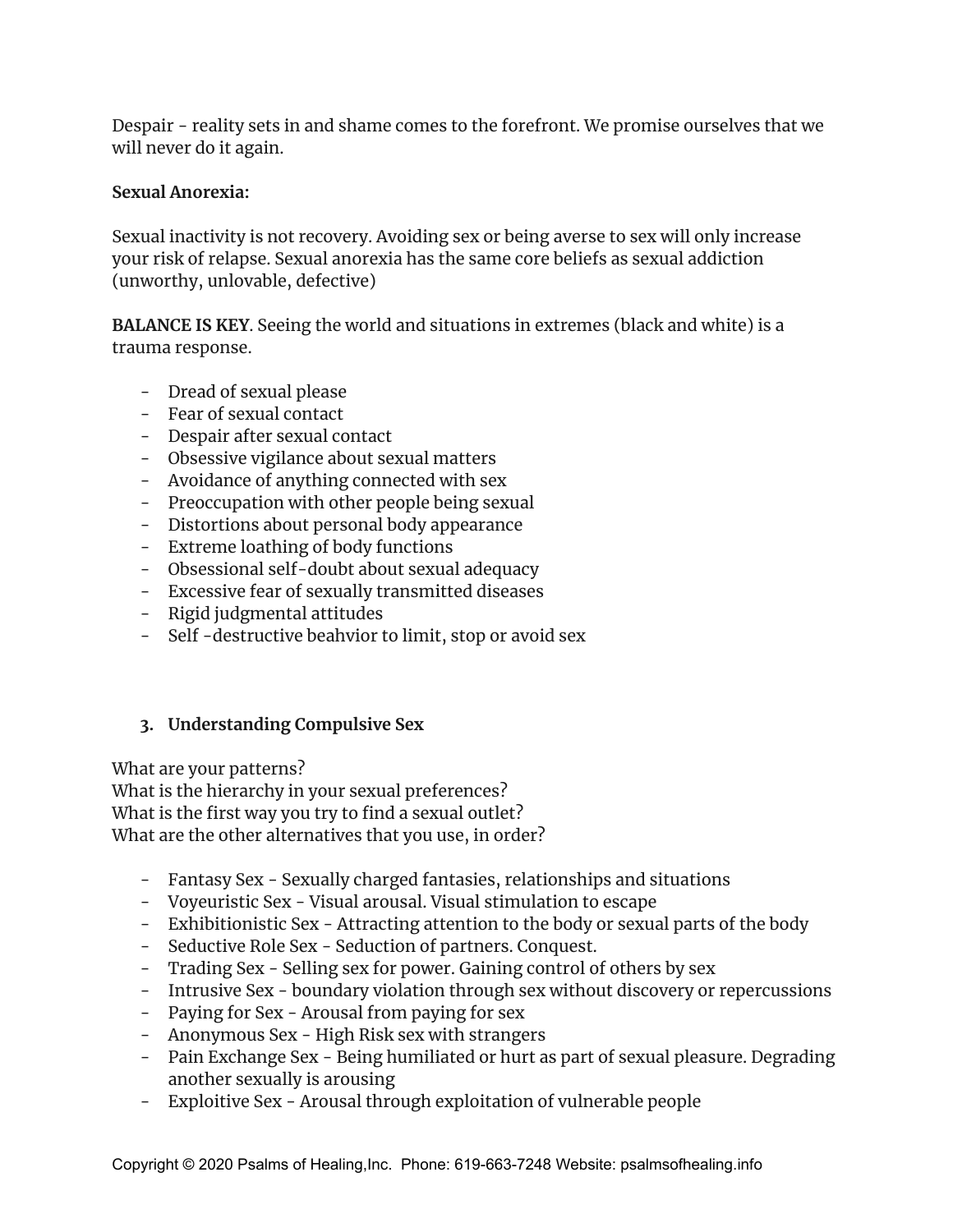## **4. Accepting the Problem**

Addiction is an intimacy disorder (as stated earlier.) Because of this others in the addicts life tend to not know the "real you." And the addicts like it that way. They feel ashamed of their "double life" and fear that if anyone found out about it they would be rejected, viewed as unlovable or unworthy. The key to breaking this is intimacy disorder is by Telling Your Story. Opening up and being honest with your Support Group. When you learn that people CAN BE TRUSTED. When you let the SECRET out, the secret will no longer hold the same power over you. Others are now involved to support you, encourage you and call you out.

Telling your story is incredibly bonding for you and the people listening (when they are accepting and understanding.) It is important to start this process of telling your story in your 12 step group or support group, where you know it will be received well.

In order to do this you must first be able to accept the following:

- You have a problem
- You are unable to control your behaviors
- You have to ask for help from others in order to be successful
- You must focus on what you can do
- You must give up secrets and commit to reality
- Your addictive behaviors will continue until you can follow through with recovery

*This is a powerful step because it shatters the secret life, the need to always look perfect, and the perpetual shame. You discover that others will accept you for who you are, that imperfection is okay, and that others are going through the same thing.*

**BE AWARE***:* This will not be easy. *Beware of self-sabotaging*. You will want to go back to old ways and this looks like finding fault in your therapist, support group, 12 step program, creating a crisis so you cannot continue/afford recovery etc.

# **5. Responding to Change and Crisis and the Damage that has Been Done**

Kinds of Change

## *- First Order Change*

Making dramatic changes in your life. "The more things change, the more they stay the same."

In this order of change the addict tries to recover on their own. They isolate themselves, lead a double life, and may be able to white knuckle recovery for a while but they are unable to make the necessary change and end up relapsing.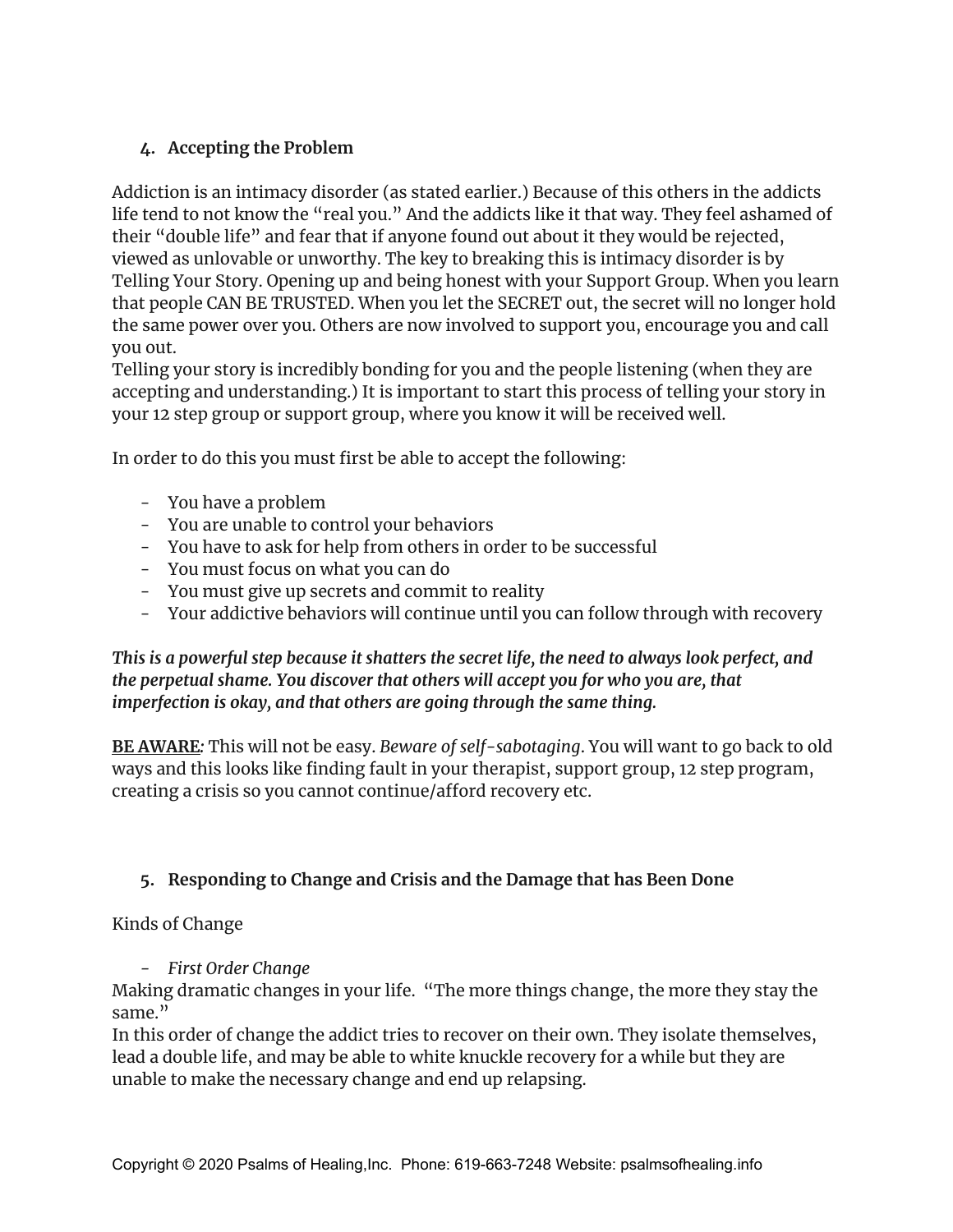#### *- Second Order Change*

Taking the steps necessary to alter the way they function and the dynamics that they take part in in their life.

Learning that they are powerless to change their behavior by themselves and need others. They accept that they have a problem and begin therapy and a twelve step program.

#### **Who Do You Tell?**

Tell Only People You Trust Know Your Motives for Telling Them Don't Feel the Need to Tell Everyone Always Make Sure You Are Feeling Supported Make Sure the Person You Are Telling Also Has Support Do Difficult Disclosure's with a Therapist Expect People to Be Upset when You Tell Them Talk to Your Sponsor or Group Before Telling Someone

#### **What Does Restoring Trust Look Like?**

- Have patience with those around you
- Be willing to lose trust in order to gain it
- Restore and repair yourself first
- Accept the illness in the other (your partner)
- Admit mistakes right away
- Share spirituality
- Use the 12 step Amends Steps
- Accept that your relationship will never be perfect. We are all human.
- Be with other recovering couples
- Have fun together

## **6. Managing Life without Dysfunctional Sexual Behavior**

- Sobriety means developing boundaries

See Psalms of Healing's "Healthy vs Unhealthy Boundaries" guide and "How to Set Boundaries" guide.

#### **What does boundary failure look like?**

Boundary failure usually stems from a compounded problem in the addict including family-of-origin issues and the addictive system. The following patterns affect the addicts ability to establish a relapse-free sobriety plan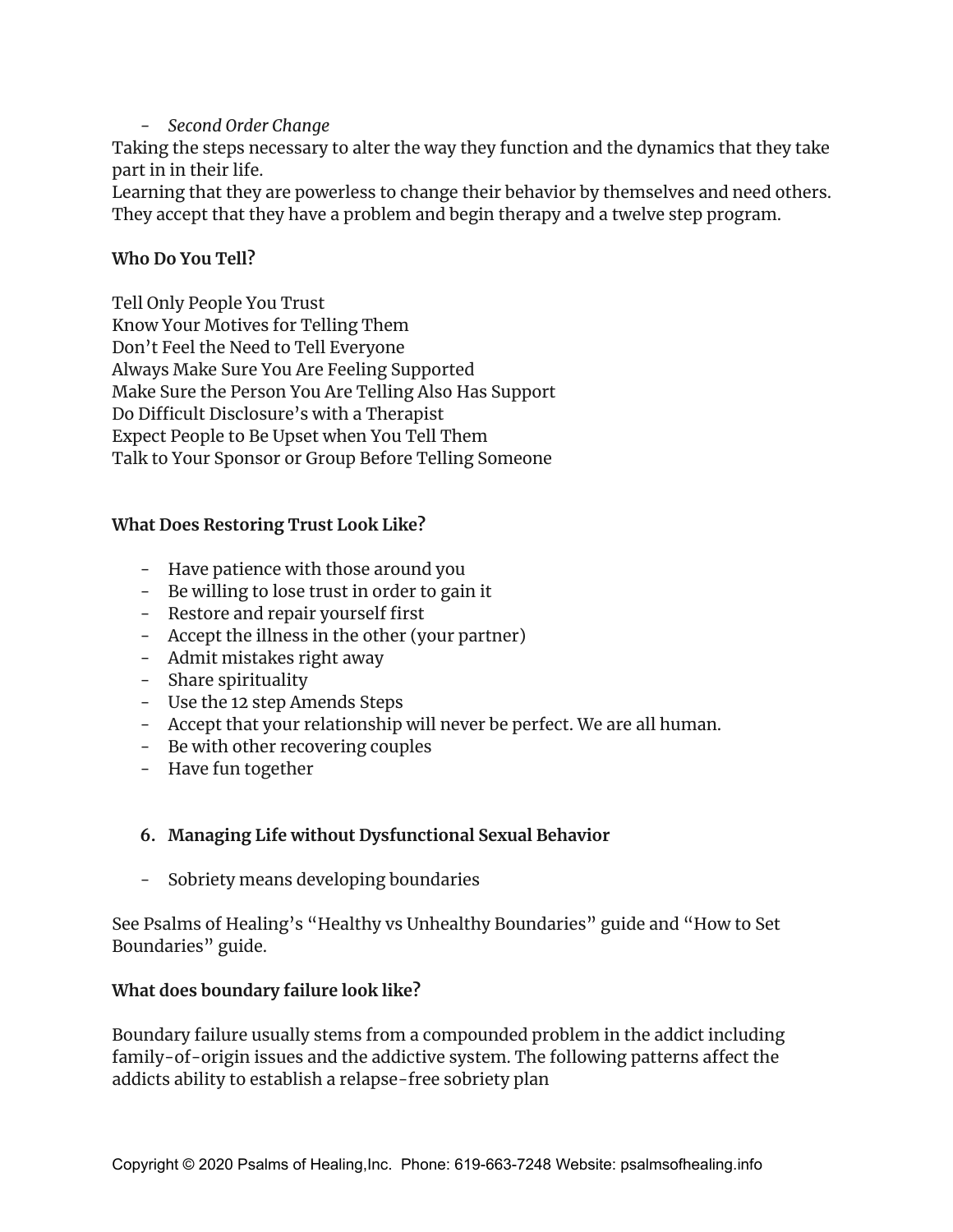- Achievement

**Being an overachiever** - professionals such as doctors, attorneys, executives, clergy, and entrepreneurs. Their commitment to excellence and success is what drives them. They are typically either constantly stressed, have a problem with compulsive working, never have time for friends or family, and their sense of worth is measured only by wealth, power and recognition.

This is often a result of parents who were successful, trying to settle the score with someone, they are trying to be better than others or they are seeking "special child" status.

**Being an underachiever** - underachievers often come from families that are successful. Because they are surrounded by success the only way for them to receive recognition or attention is to fail. These addicts typically become the family "problem" or in other terms the scapegoat.

If this is you, ask yourself this question, "who in my family benefits from me being unsuccessful and unhappy?", "what are the benefits for them?", "what would happen if I became successful?." This pattern revolves around failure and the addicts start to believe that they deserve it. They feel betrayed and victimized and believe that they deserve some relief.

**Both overachievers and underachievers have the belief that they deserve it (the solution, the addiction).**

- Self-esteem

#### **Specialness** -

Children should be made to feel special. However, in some families specialness becomes a problem. A child can become favored, "the golden child", or be protected from consequences or exempt from rules and tasks. A child can also become the "surrogate spouse" for the parent, meeting the needs that should be met by their spouse. This child becomes the "man of the house" or "woman of the house."Because of this special treatment, being catered to, protected, etc. addicts can become oblivious to the needs of others and be focused on just meeting their own needs. They place themselves at the center of all things, becoming self-absorbed and unaware of the impact on others.

**Neglected** - Because of abuse or neglect some will sabotage anything in their life that is good because they do not believe they deserve it. Their self-esteem is eroded and they are programmed for failure.

Being self-absorbed or filled with shame has the same result which is having a distorted view of your place in the world.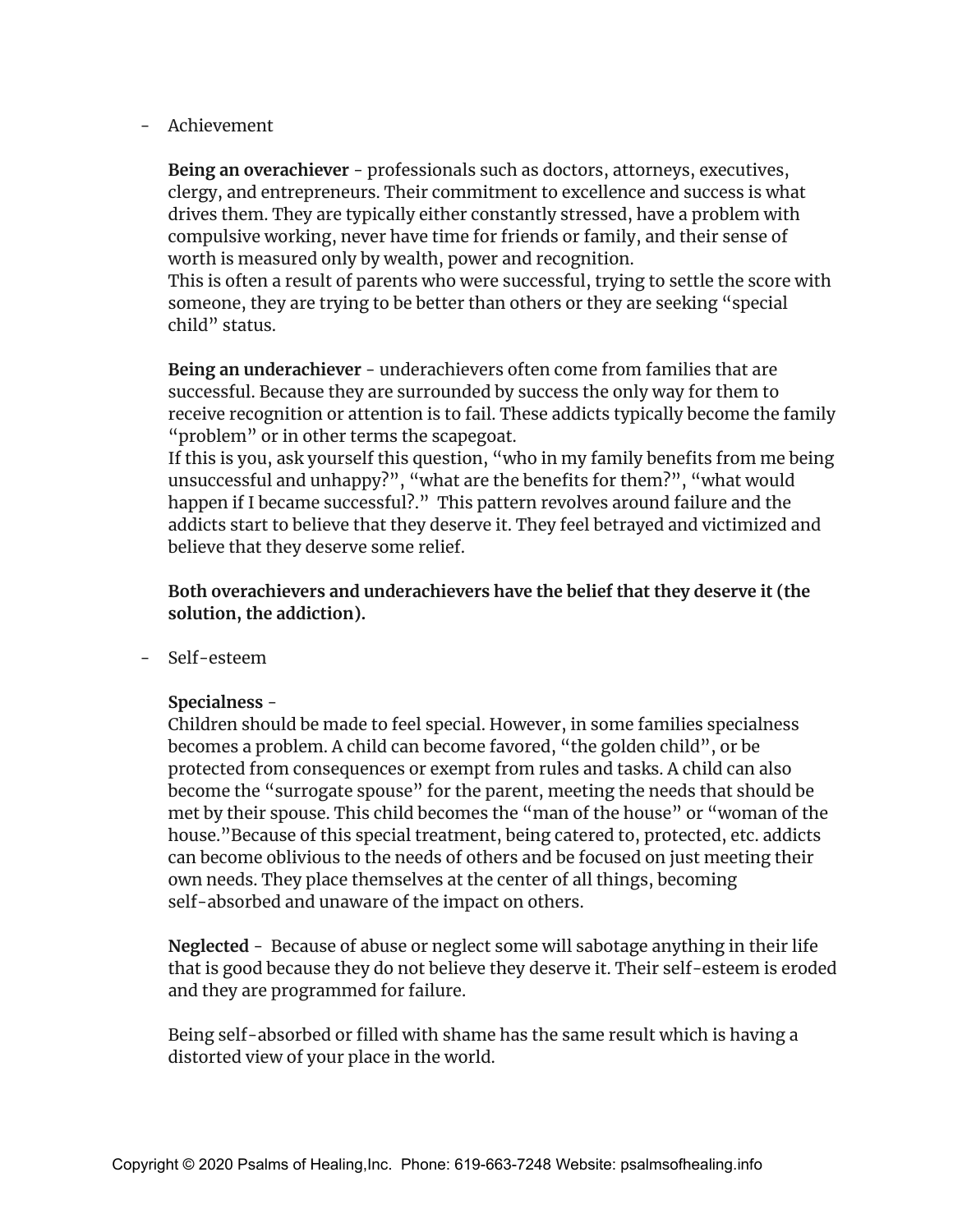- Accountability

Addicts typically resist being held accountable because of how rigid or controlling their families were. Some grew up in families where there was NO accountability and they are unable to admit mistakes. There are still some that are accountable only in appearance and by doing the "right" thing yet have a secret life.

#### **Sobriety will work only if there is complete accountability which means a commitment to HONESTY.**

- Self-care

Neglect in childhood is common among addicts. Because of this they do not know how to take care of themselves as adults.

Other times addicts had parents who did everything for them and that is why they do not know how to take care of themselves. They can become entitled with a grandiose sense of self expecting their needs to be catered to and for others to rescue them.

- Conscience

For a lot of addicts they have violated their own value system and they feel guilt or shame. Having a conscience means that you are aware of the things that you want to protect or that you love.

Recovery requires that you acknowledge those things and commit to protecting those values and things that you love. You will fight to protect what matters to you and do everything in your power for it.

- Realism

Learning from your mistakes. Committing to reality. Accepting your own limits.

- Self-awareness

Addicts can sometimes be so ashamed about themselves that they avoid anything that requires them to acknowledge their feelings, needs or being alone with themselves. They feel so defective and unworthy it is unbearable. Because of this they can sometimes mock therapy or self-help because it is simply too painful. It is easier to dismiss.

Sobriety comes only with self-awareness, self-realization and being able to accept and sit in the uncomfortable feelings and painful truth.

- Relationships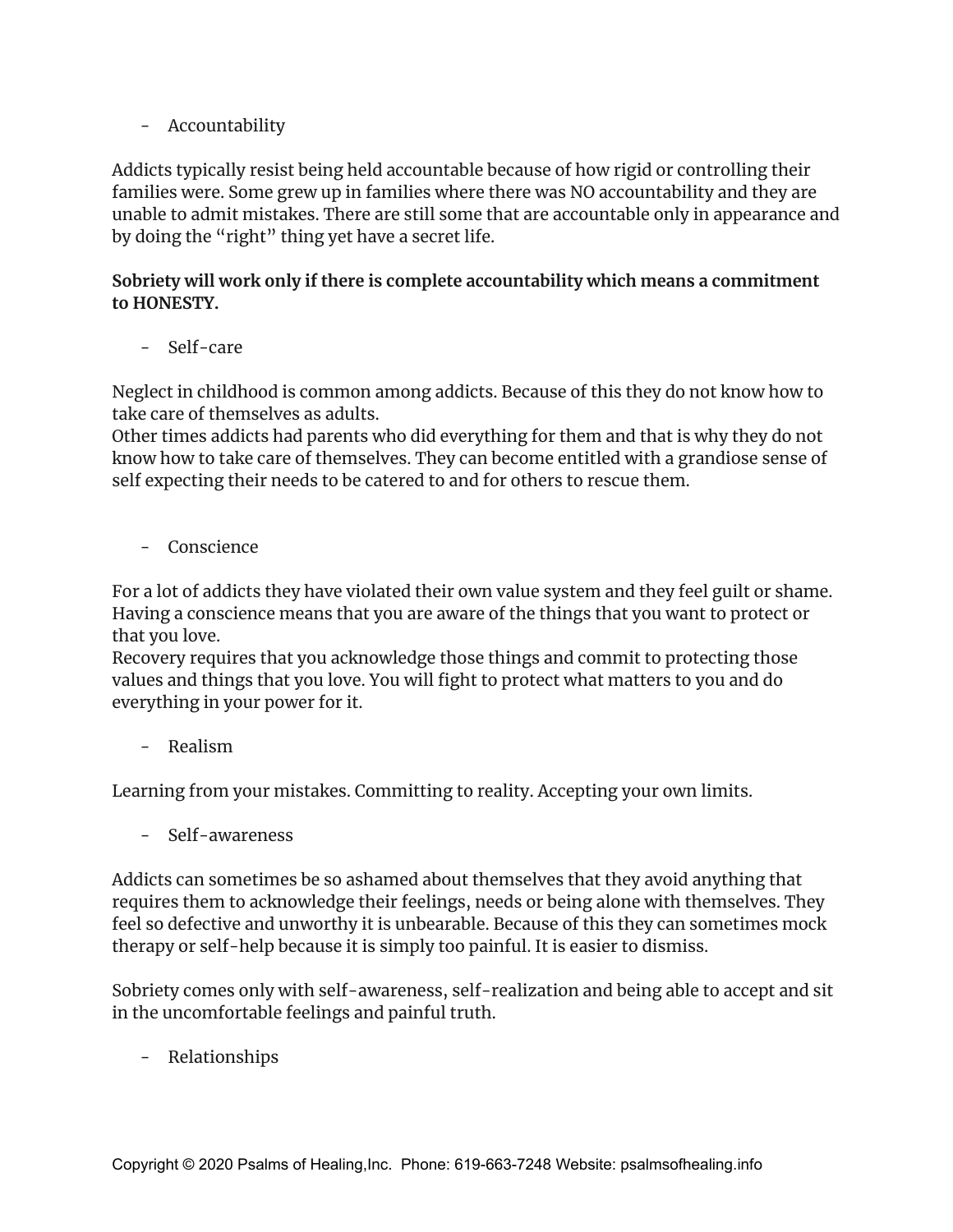Isolation is something that most addicts struggle with. Whether the addict is introverted or highly extroverted, they tend to hide their most vulnerable parts. However, there is no way out of the shame without opening up to and connecting with others.

- Affect

Affect refers to our emotional lives. When someone shows a lack of emotion therapists can refer to it as a flat affect. Emotional skills are equally as important as problem solving and intellectual skills, in order to handle difficult emotions, anxiety and expressing feelings.

Addicts are prone to using rage to manipulate and intimidate in order to get their way. The reason for this is most addicts were punished for having feelings, or taught that feelings were not acceptable. Because of this the addicts feeling life was shut down. Anger and rage is usually the first emotion that we feel but hiding below are all the vulnerable feelings we do not want to share or do not recognize.

We need to start labeling our feelings, no matter how basic, joy, pain, sadness, anger, fear, anxiety, etc. This will allow us to start to gain clarity on our feelings.

Sobriety - (90 days of sobriety)

## *Sobriety is a time out, not an end*

The reasons for sobriety are as follows:

- Cooling off period (damage control)
- Allows for the addict to learn how to handle emotions without the sexual crutch
- Repressed childhood memories start to emerge
- Stimulates healthy sexual interest
- Provides an important context for defining what sobriety is, what relapse is and what healthy sex is.

# **7. Managing the Physical Impact of Your Addiction**

Get a physical examination in case of physical problems or illnesses. This is an act of caring for yourself.

Facing the withdrawals  $-$  (14 to 15 days)

- Fatigue
- Tenseness, nervousness
- Insomnia
- Headaches
- Shakes
- High sexual arousal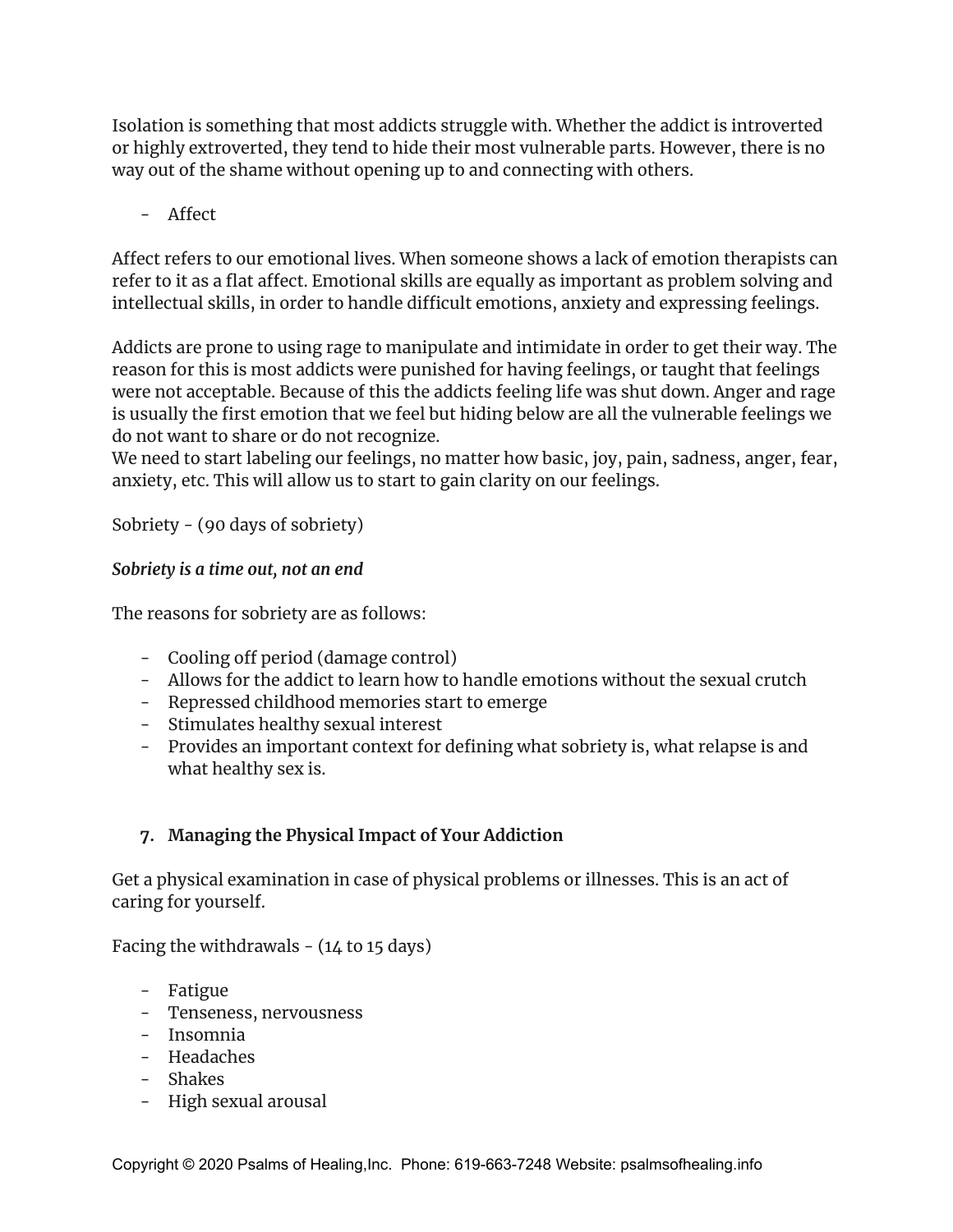- Low sexual arousal
- Body aches
- Increased food appetite
- Genital sensitivity
- Itchy skin
- Chills, sweats
- Nausea
- Rapid heartbeat
- Shortness of breath

Addiction Neuropathways -

All addictions create road maps that activate the brain that are the basis for addictive disorders. The triggering of brain chemicals such as dopamine, adrenaline, endorphins and testosterone. Each of these chemicals can be highly addictive. There are four major pathways that are involved in addiction:

Arousal -

The arousal pathway is about pleasure and intensity. Methods of stimulating arousal pathways are high-risk sex, high-risk relationships, compulsive burglary and shoplifting, "on the edge" business occupations and anything to do with violence. Fear can be part of the arousal template as well, when addicts can only achieve orgasm when they are being hurt, or when they are in danger in some way.

Numbing -

The numbing pathway provides a calming, relaxing, soothing or sedative feeling. Compulsive masturbation, alcohol, drugs, shopping and overeating are some of these behaviors.

It is common to engage in high-risk adrenaline inducing situations followed by a numbing behavior.

#### Fantasy -

The fantasy neuropathways goal is escape. This includes psychedelic drugs like LSD, shrooms, marijuana. Combining obsessive behaviors or preoccupation with rituals can create a transed state.

Common fantasies are "the big win", or the "cosmic relationship" that will save you.

Deprivation -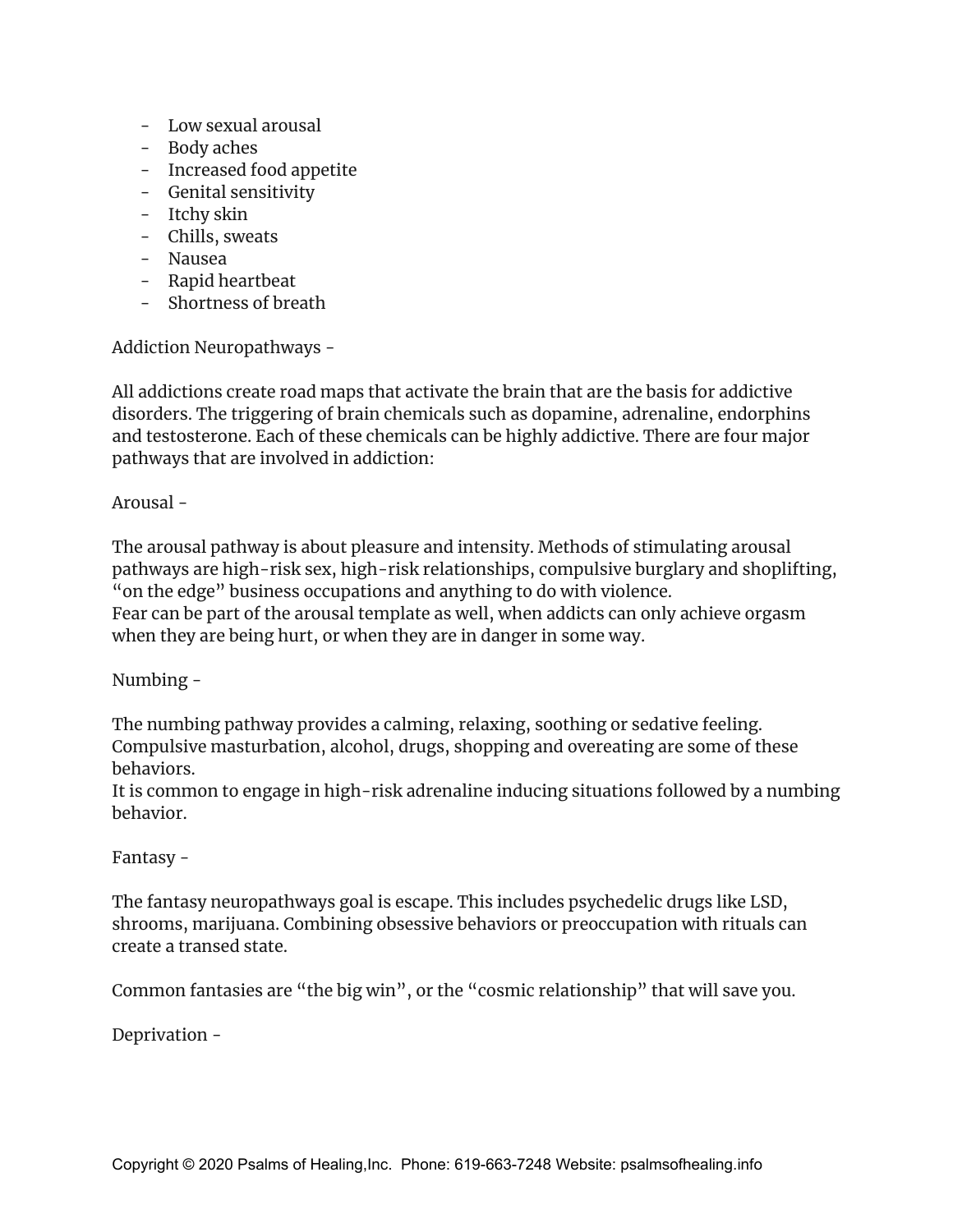The deprivation neuropathways goal is control. Anorexia, sexual anorexia, and anorexic spending are some common behaviors. "Doing without is the surest way to defend against the terror."

Deprivation is typically paired with the belief that there is not enough money, food, sex, that they are not enough (too fat, skinny or unattractive.) Part of the terror is the belief that something bad will happen if their needs are met.

When addicts find that their needs can be controlled, and they activate this neuropathway, they develop a sense of superiority, sense of righteousness, better than others feeling and judgemental attitude. These are comforting thoughts to have especially when you feel in control.

Research has shown that when the body prepares itself for starvation it releases endorphins that provide a euphoric feeling.

Deprivation often pairs with addiction or excessive behavior, creating the binge and purge cycle. (Act out - Out of control behaviors, Acting in- extreme control)

## **What are Arousal Templates and How to We Change Them**:

Arousal templates are created based on family messages, early sexual experiences, church influences, childhood abuse and media influences.

Our sexual preferences, what we are attracted and what we consider erotic, make up our arousal template.

#### Arousal templates include

- Objects and situations,
- A variety of feelings,
- Eroticizied anger,
- Power and restoration of self,
- Humiliation, vengeance and retaliation,
- Perversion,
- Obsession,

#### **8. Creating Your Support System**

- Get involved in a 12 step program
- Find a good meeting that works for you
- Surrender to the recovery process
- Get involved in Couples Recovery (if in a relationship)
- Be of service to others

#### **9. Deepening Recovery for Profound Life Change**